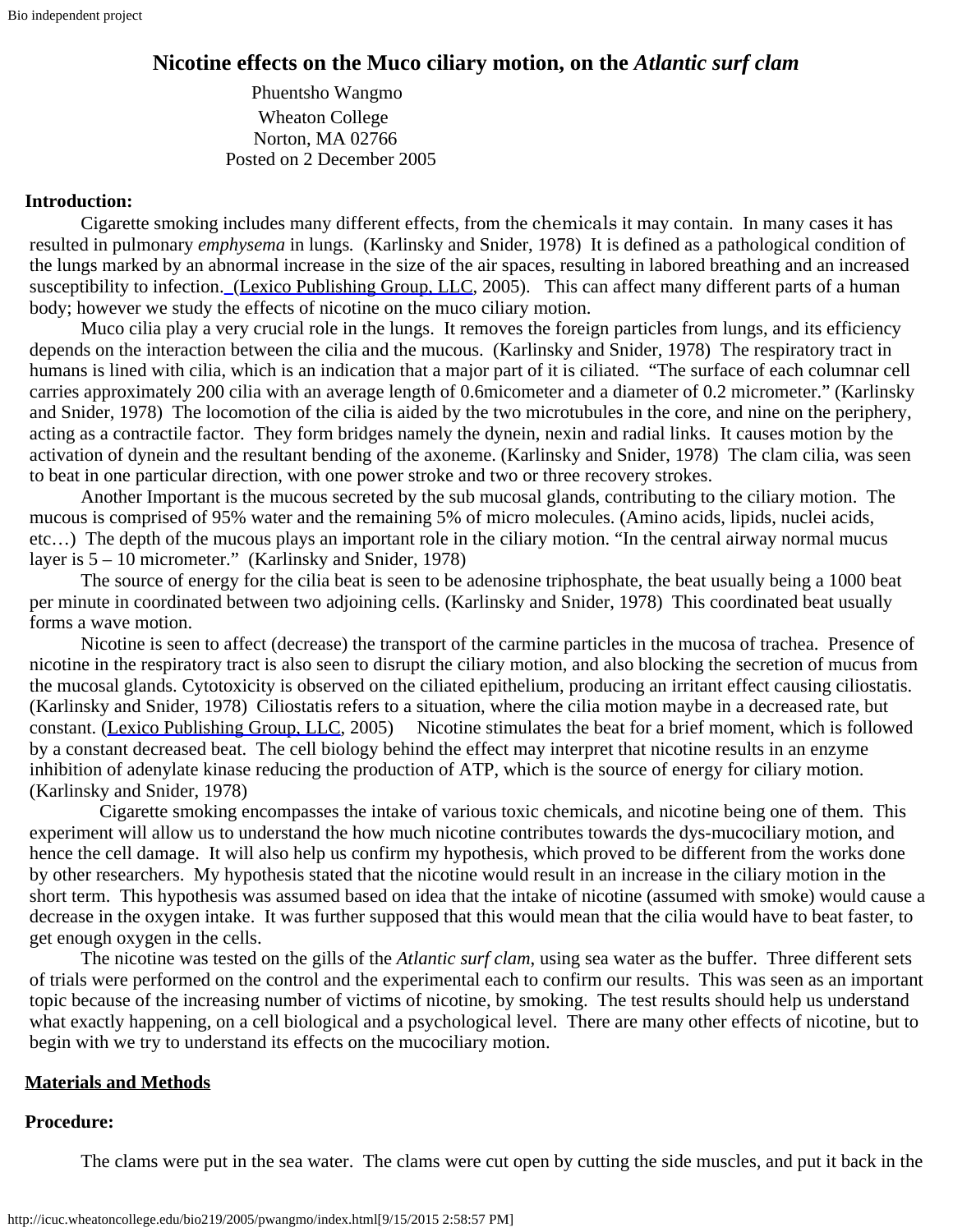sea water. Gills in the control clam were identified, by comparing to a model of a dissected clam. The control clam was placed under the microscope. The clams were submerged in the sea water, to keep them alive. The control is placed under the microscope; SMZ 660. The control clam was focused on optics 1.0X. The Gills were then focused on the microscope. The BTV was opened on the desktop to be able to view the clam dissection on the computer. 'Capture' from the menu section was opened. Following the link, "capture movie" was then selected, on the "480X620" resolution.

Activated charcoal was then crushed into fine particles, in a plastic test tube using a glass rod. 1/8 of a pinch of activated charcoal was carefully on the added on the surface of the clam gills, to help us view the direction and the rate of the ciliary movement. 'Play' button was clicked to frame the gills, and to record the movies of the ciliary motion. The recorded movie clips was used to deduce data. The movie was allowed to run for 2mins approximately. Click 'stop' button after 2minutes of the movie clip. This was followed by recording the time taken for the particle of a charcoal to travel a distance 2cm. This procedure was repeated three times, so that you can confirm your data.

Similarly, the experimental clams were dissected. The gills are identified where 1/8 of a pinch of charcoal was added. After that 4 drops of nicotine are added on the gills of the experimental clam. The concentration of the nicotine used was  $(1.5X10<sup>0</sup> (6) g/L)$ . The videos of the experimental gills are recorded for 2mins and some frames were saved as well, to help us quantify our data later. Lastly, the time elapsed for the charcoal to move 2cm in the experimental gills was measured. This process was repeated three times.

### **Results:**

.



Figure1: Experimental clam gills with charged charcoal on it, viewed on a SMZ 660 microscope with optics of 1.0 X. This figure was framed after the addition of 4drops of nicotine for exactly 2minutes.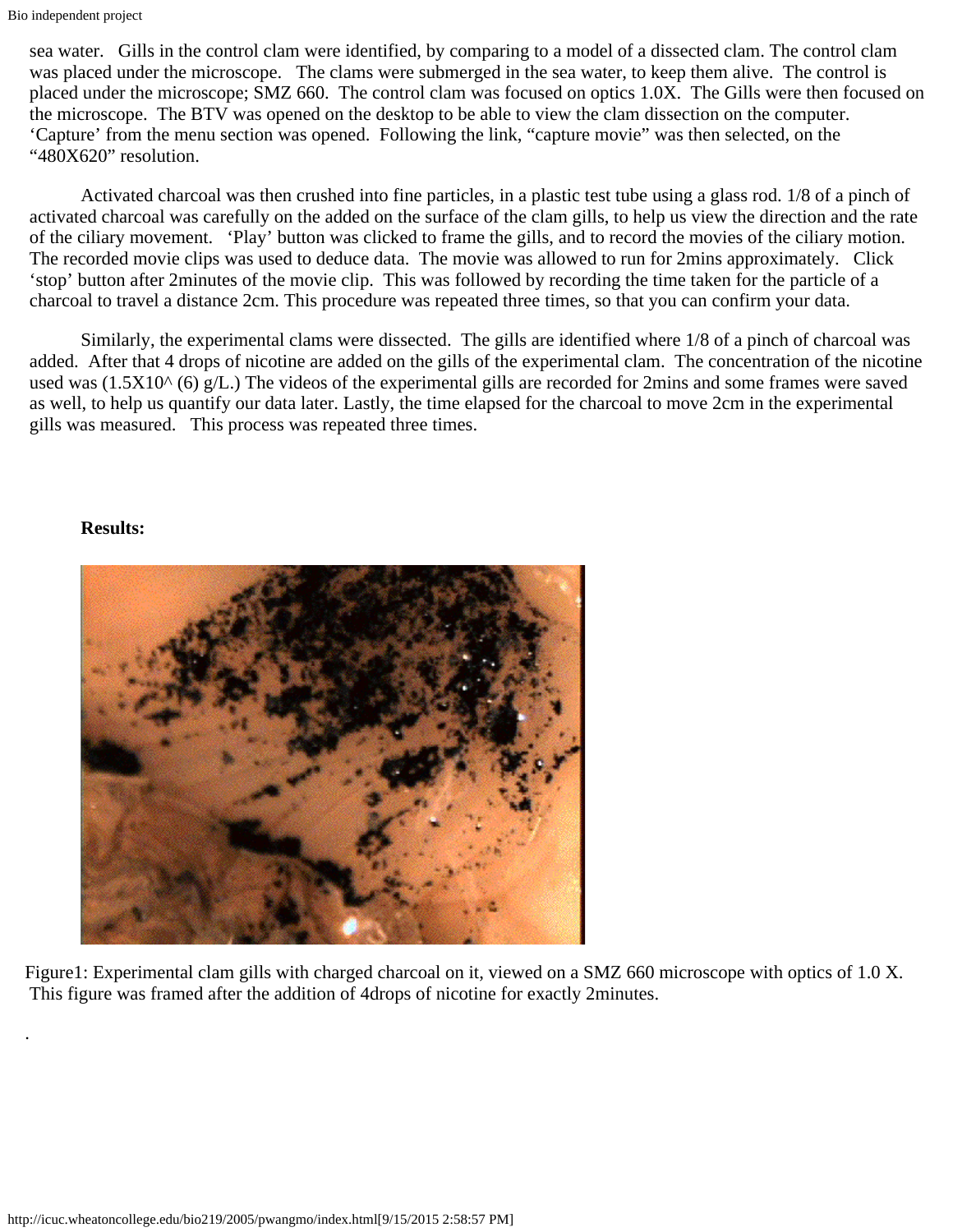

Diagram 2: picture of a dissected clam taken by a normal photo camera. (nesc, clam dissection, 2005)



Figure 3 – Experimental clams

This y axis of the figure represents the time taken charged charcoal to move 2cm, while the  $x - axis$  represents the three different trials take on the clams. The blue curve indicates the different time taken, for each trial. The first trial took 38 seconds, second took 35 seconds and lastly the third trial took 36 seconds. The pink line indicates the average time taken in the experimental clam to travel 2cm, which was 36.5 seconds.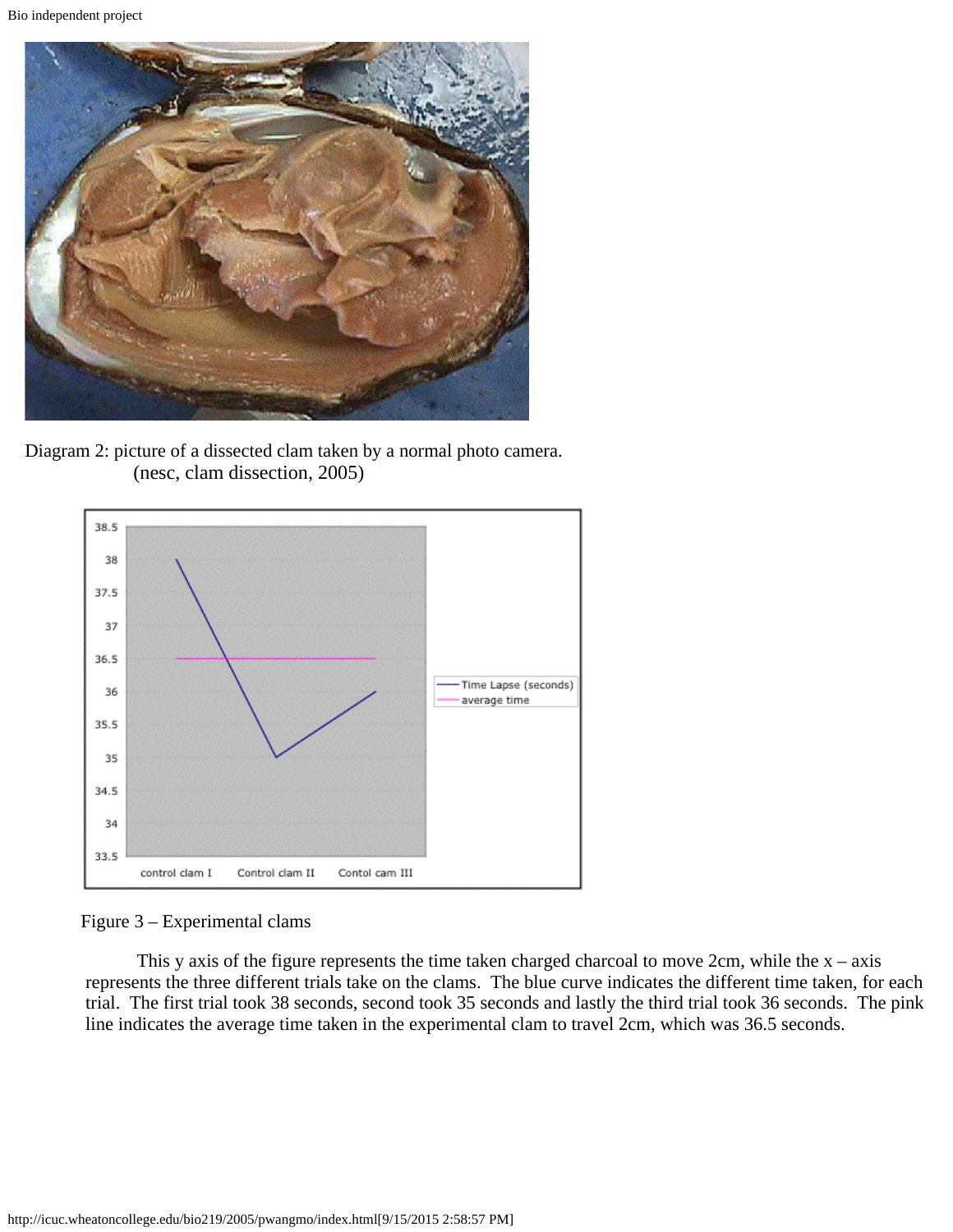



#### Figure 4: control clams

This y axis of the figure represents the time taken charged charcoal to move  $2cm$ , while the  $x - axis$  represents the three different trials take on the experimental clams. The blue curve indicates the different time taken, for each trial. The first trial took 25 seconds, second took 28 seconds and lastly the third trial took 23 seconds. The pink line indicates the average time taken in the control clam to travel 2cm, which was 25seconds.

#### **Discussion:**

The results of my project disagreed to my hypothesis. My hypothesis stated that on the addition of nicotine to the surface of the clam gills, the ciliary motion would increase in the short term. This hypothesis was assumed based on idea that the intake of nicotine (assumed with smoke) would cause a decrease in the oxygen intake. It was further supposed that this would mean that the cilia would have to beat faster, to get enough oxygen to be circulated around the cells.

While on the contrary, my results indicated a decrease in the ciliary motion. This was shown by figure (3) and figure (4) in the result section. The figure (3) shows us the time take by the charcoal to travel 2minutes, in the experimental clam. There were three trails conducted on the control clam, which were quantified into 38, 35 and 36 seconds. This averaged out to be 36.5 seconds. On the other hand, figure 4 shows us the time taken by the charcoal particle to move a distance of 2cm in the control clam, in three different trials. The three different data that were collected were 23, 25 and 27 seconds, averaging out to be 25 seconds. Hence the two average data help us come to the conclusion that the cilia motion was faster in the control clam, which was why the charcoal particle in the control clam took a shorter duration to move a distance of 2cm. This shows that the cilia motion on nicotine addition, decreased.

All the sets of data recorded during the control and experimental experiments, were fairly very close to their averaged figure which accounted that minimal errors were made. However, as shown in figures (3) and (4), it lacked a smooth flow in the curves. This could have resulted due to some errors made, while performing the experiment. During the dissection, due to the possibility of some accidental incisions, tissues must been damaged resulting in adverse effects on the ciliary motion. Errors may also have resulted due to the delay while housing the clams in the sea water, which acted as a buffer.

The result supporting a decrease in mucocilia motion can be explained by the fact that nicotine affects (decrease) the transport of the carmine particles in the mucosa of trachea. Presence of nicotine in the respiratory tract is seen to disrupt the ciliary motion, and also blocking the secretion of mucus from the mucosal glands. Cytotoxicity is observed on the ciliated epithelium, producing an irritant effect, which causes ciliostatis. (Karlinsky and Snider, 1978) Ciliostatis refers to a situation, where the cilia motion maybe in a decreased rate, but constant. [\(Lexico Publishing](http://dictionary.reference.com/go/http:/www.lexico.com/) Group, LLC,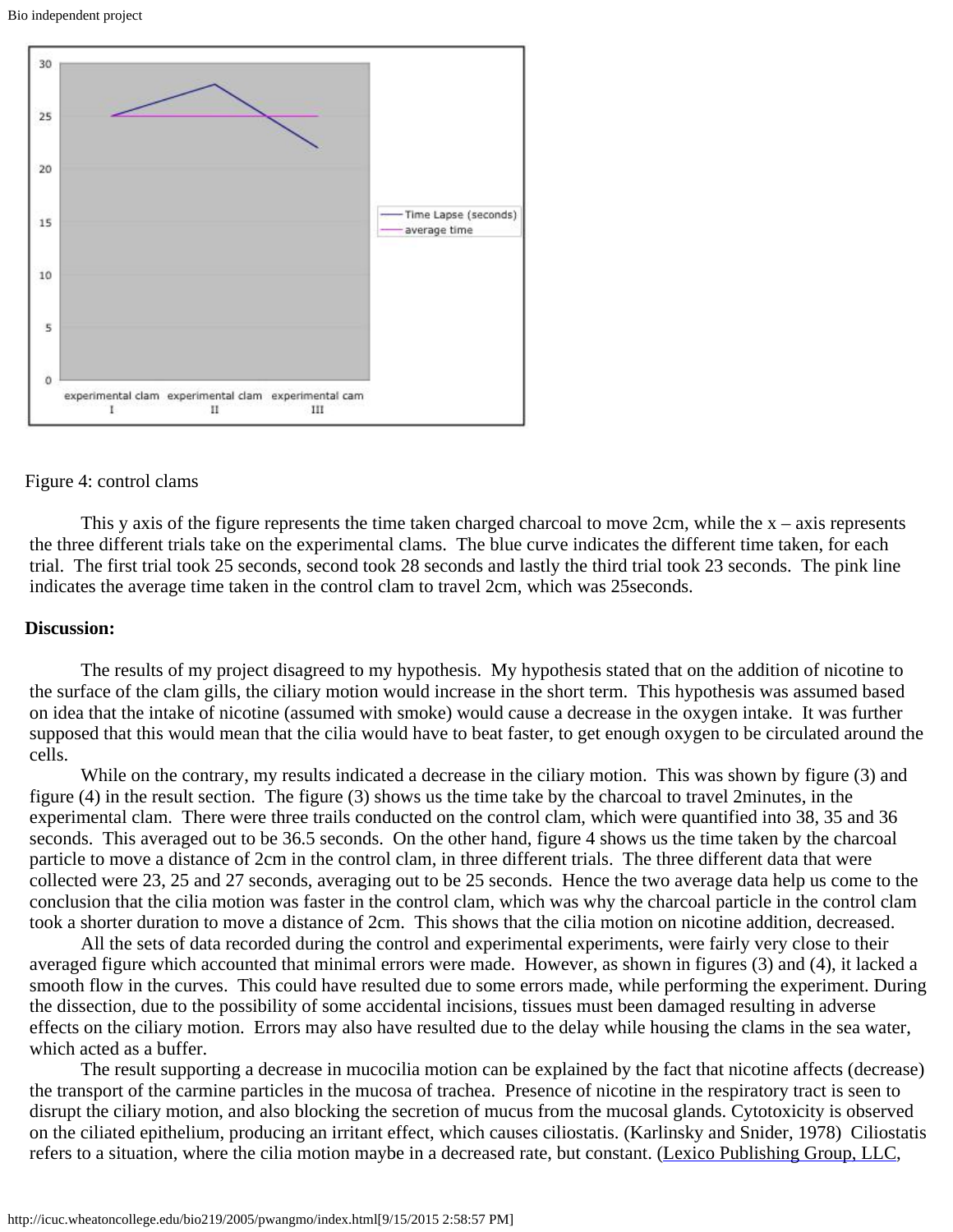2005) Nicotine stimulates the beat for a brief moment, which is followed by a constant decreased beat. The cell biology behind the effect may interpret that nicotine results in an enzyme inhibition of adenylate kinase reducing the production of ATP, which is the source of energy for ciliary motion. (Karlinsky and Snider, 1978)

However, given a second chance to study cell biology, it is important that cell biologists be very delicate and yet very efficient, due to the short lived cells. Mucociliary transport declines with age, which indicates that accurate results would be achieved by studying animals of a similar range of age. (Karlinsky and Snider, 1978) It is also important that the animal not infected by any diseases, which may cause an impairment of the mucociliary function.

Although the concentration of the nicotine used, helped me deduce my results, it would be more competent if the concentration of the nicotine was higher than  $1.5X10^{\wedge}$  (6) g/ L. This statement is made, assuming that higher concentrations of nicotine would create a faster and more evident difference on mucocilia motion, between the control and experimental clam. It would also be interesting to break down the tissues into individual cells by using trypsin and study an individual cell, of cilia.

# **Biliography**

Biliography

Clam Dissection, 2005 http://www.nesc.k12.in.us/union/Mr.%20Sly/Clam%20Dissection/clam%20dissection.jpg [ acessed 12 Dec. 2005]

Dictionary.com, 2005 http://profiles.nlm.nih.gov/NN/B/C/D/J/\_/nnbcdj.pdf [ acessed 12 Dec. 2005]

Experimentally Induced Emphymesa, 1978 www.nesc.k12.in.us/.../ clam%20dissection.jpg[ acessed 12 Dec. 2005]